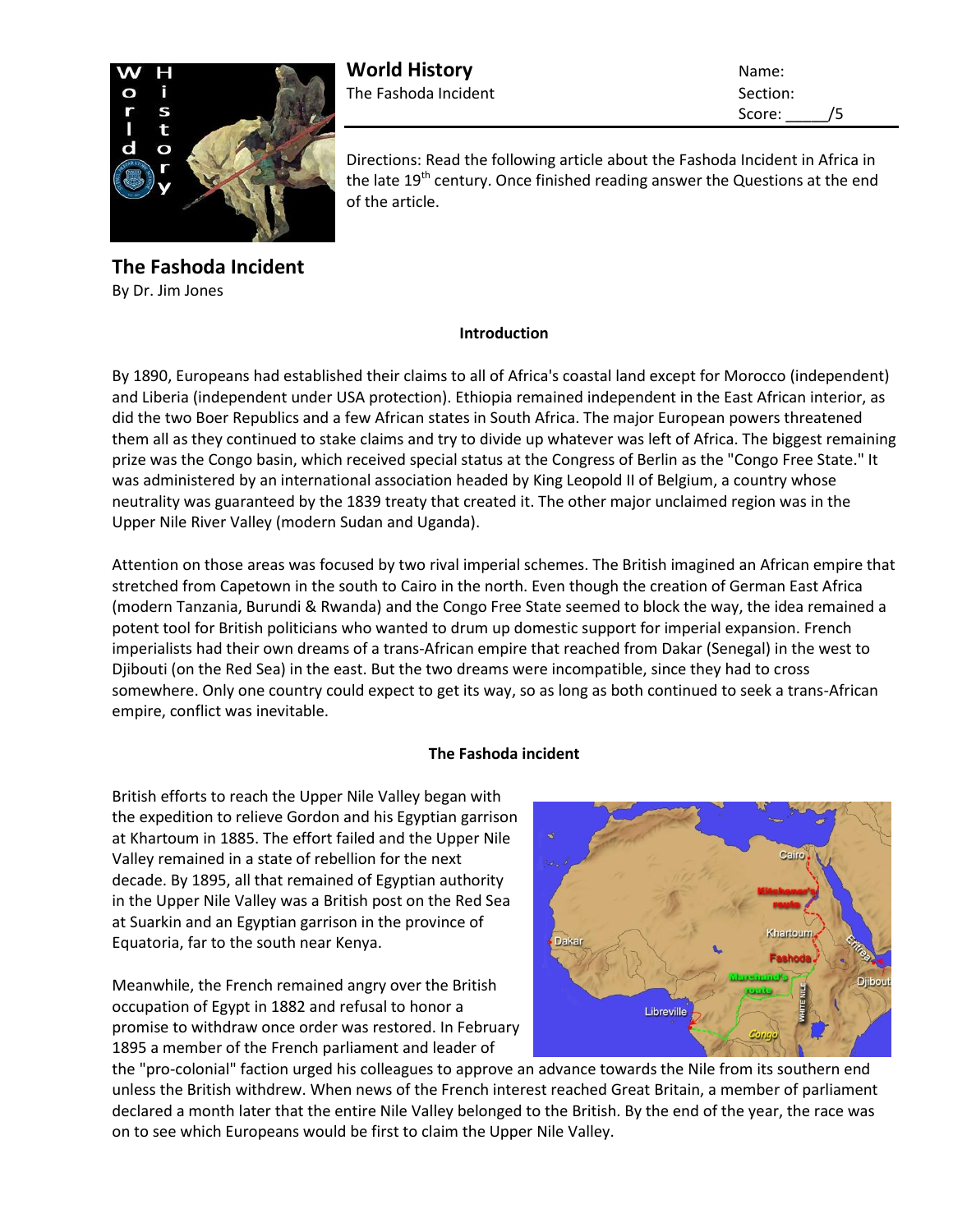The Italians got a head start from their Eritrean outpost at Massawa on the Red Sea, but their defeat by the Ethiopians at Adowa in March 1896 ended their attempt. In September 1896, King Leopold, the official leader of the Congo Free State, dispatched a huge column of 5,000 Congolese troops equipped with artillery towards the White Nile River from Stanleyville on the Upper Congo River. They took five months to reach Lake Albert on the White Nile, about five hundred miles from Fashoda, but by then, their soldiers were so angry at their pace and treatment that they mutinied on March 18, 1897. Many of the Belgian officers were killed and the rest were forced to flee.

Meanwhile, the French began to assemble their own expedition. They began by sending Captain Jean-Baptiste Marchand, a veteran of the French conquest of the Soudan, back to West Africa. He recruited a force composed mostly of loyal African troops from Senegal and boarded a ship for central Africa. On June 20, 1896, he reached Libreville in the colony of Gabon with a force that included eleven French naval officers and 150 Senegalese soldiers.

It took them nearly four months to move about 100 tons of supplies to the navigable portion of the Congo River at the Malebo Pool, and six more months to sail upstream to Bangui by steamboat. From there, they contin ued for another 450 miles along the Ubangi Riv er and its tributaries, and then overland to the easternmost French post located at Ouango. From there, they dragged their equipment (including a collapsible steel steamboat with a one-ton boiler) overland to the Sué River, a tributary of the Nile. Unfortunately, by the time they reached the Sué, the dry season was underway and the river was too shallow to float their steamboat. So they made camp and remained there until the following summer when the water became deep enough to continue.

Once they got underway, it took a week to reach the *Sudd*, an enormous swamp that lay between them and the Nile. It took thirteen more days to cross the swamp, which was inhabited by lethal crocodiles, swarms of mosquitos and the Dinka people who warned them not to continue and then harassed them as they advanced. Eventually, Marchand's force reached open water on the White Nile River on June 25 at a point more than 4,000 miles and almost exactly two years from their point of departure on the West African coast. Fifteen days later, they reached Fashoda on July 10, 1898.

**Background:** Fashoda was founded by the Egyptian army in 1855 as base from which to combat the East African Arab slave trade. It was located on high ground along about a hundred miles of marshy shore line at one of the few places where a boat could unload. The surrounding area, although swampy, was densely populated by Shilluk people, and by the mid-1870s, Fashoda was a bustling market and administrative town. The first Europeans to arrive were a German named Georg Schweinfurth in 1869 and a Russian named Wilhelm Junker in 1876. Junker described it as "a considerable trading place ... the last outpost of civilization, where travelers plunging into or returning from the wilds of equatorial Africa could procure a few indispensable European wares from the local Greek traders." But by the time Marchand arrived, the fort was deserted and in ruins.

While Marchand and his soldiers were waiting for the Sué to rise, a British force led by Lord Kitchener was working its way up the Nile, ostensibly to rescue Italians cut off after the 1896 battle with Ethiopia. Kitchener's force reached Omduran, just north of Khartoum, in September 1898 and defeated a Mahdist army. When he learned of the French presence at Fashoda, he continued upstream by steamboat and arrived at Fashoda on September 19.

Even though the French were there first and had even convinced a local leader to sign a "treaty of protection," they were outgunned and too far from home to mount much resistance, while the British had a direct telegraph connection to London that kept Kitchener informed about his government's intentions. On October 24, Marchand accepted an offer from the British to sail with them back to Cairo so he coulod contact his government and file a report. Along the way he learned that the French government had already sent him an order to evacuate without a battle.